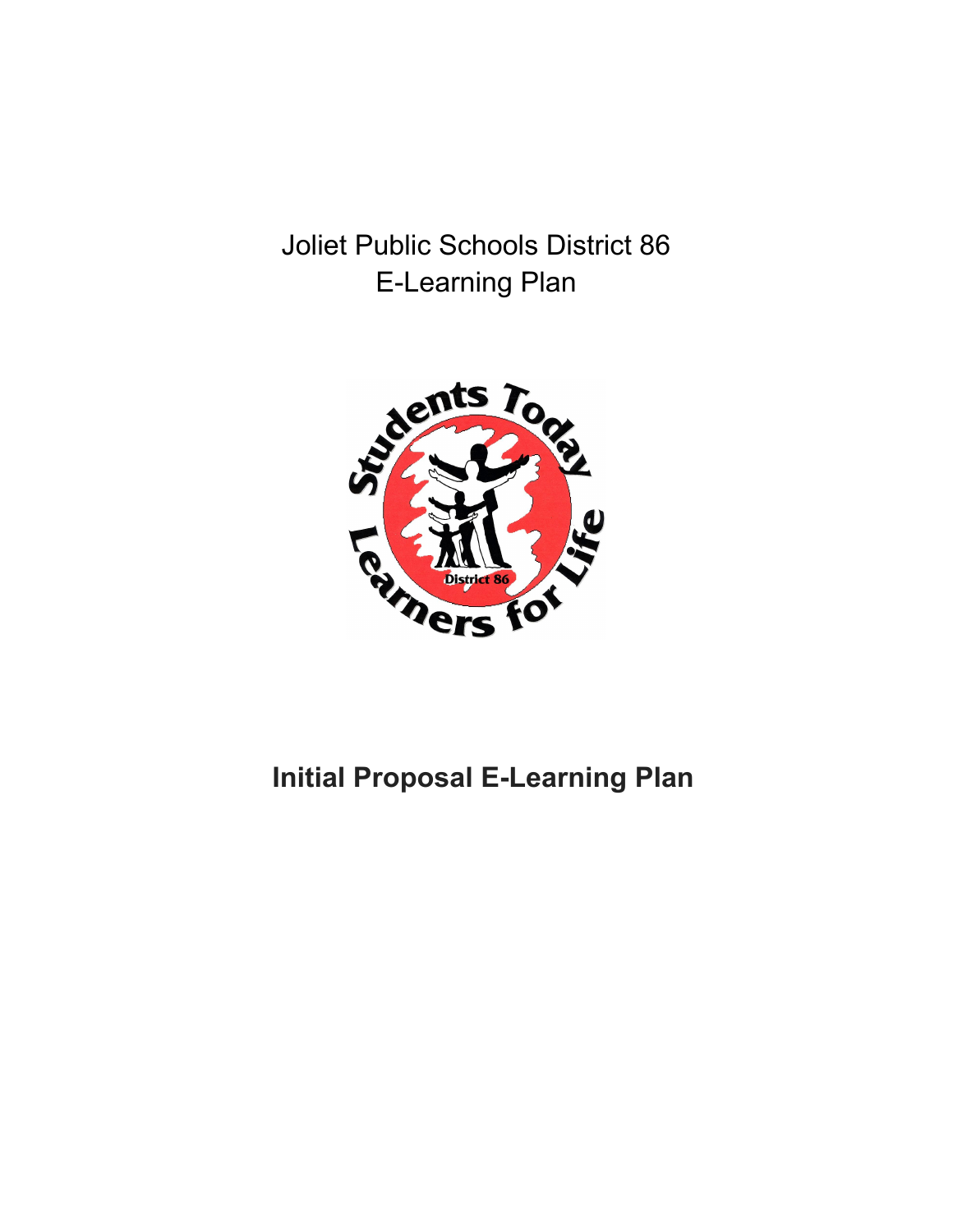

# **RATION**

# **Table of Contents**

<span id="page-1-0"></span>

| e-Learning Plan Committee Members | $\overline{2}$ |
|-----------------------------------|----------------|
| e-Learning Committee Timeline     | $\overline{2}$ |
| e-Learning Plan Introduction      | $\mathbf{3}$   |
| <b>Focus on Students</b>          | 5              |
| <b>Focus on Staff</b>             | $\overline{7}$ |
| <b>Focus on Caregivers</b>        | 13             |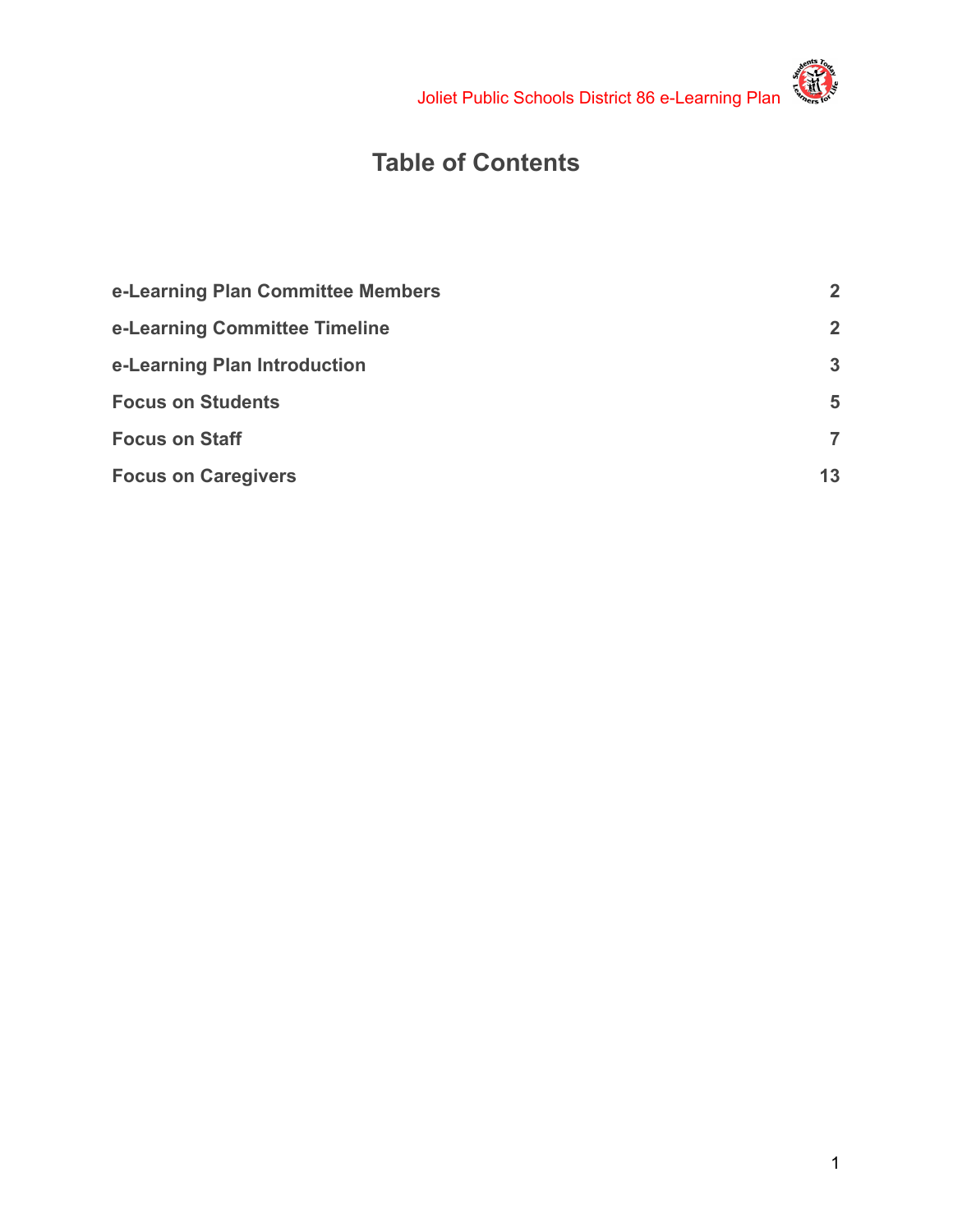## **E-Learning Plan Committee Members**

Angela Albrecht Ankhe Bradley Kesha Brown Sara Coombs Melissa Crosby Kim Gordon Elizabeth Greenwood Kim Knigge Carley Loughrey Benjamin Meinert Dr. Tricia Nagel Tara Neill Adam Rusek Dr. Jennifer Smith

#### <span id="page-2-0"></span>**e-Learning Committee Timeline**

April 20, 2022, April 27, 2022, May 11, 2022, May 18, 2022 – E-Learning committee met regarding e-Learning and the required elements of an e-Learning application.

June 8, 2022 - Public hearing and approval of the District e-Learning plan and motion to utilize e-Learning for emergency days.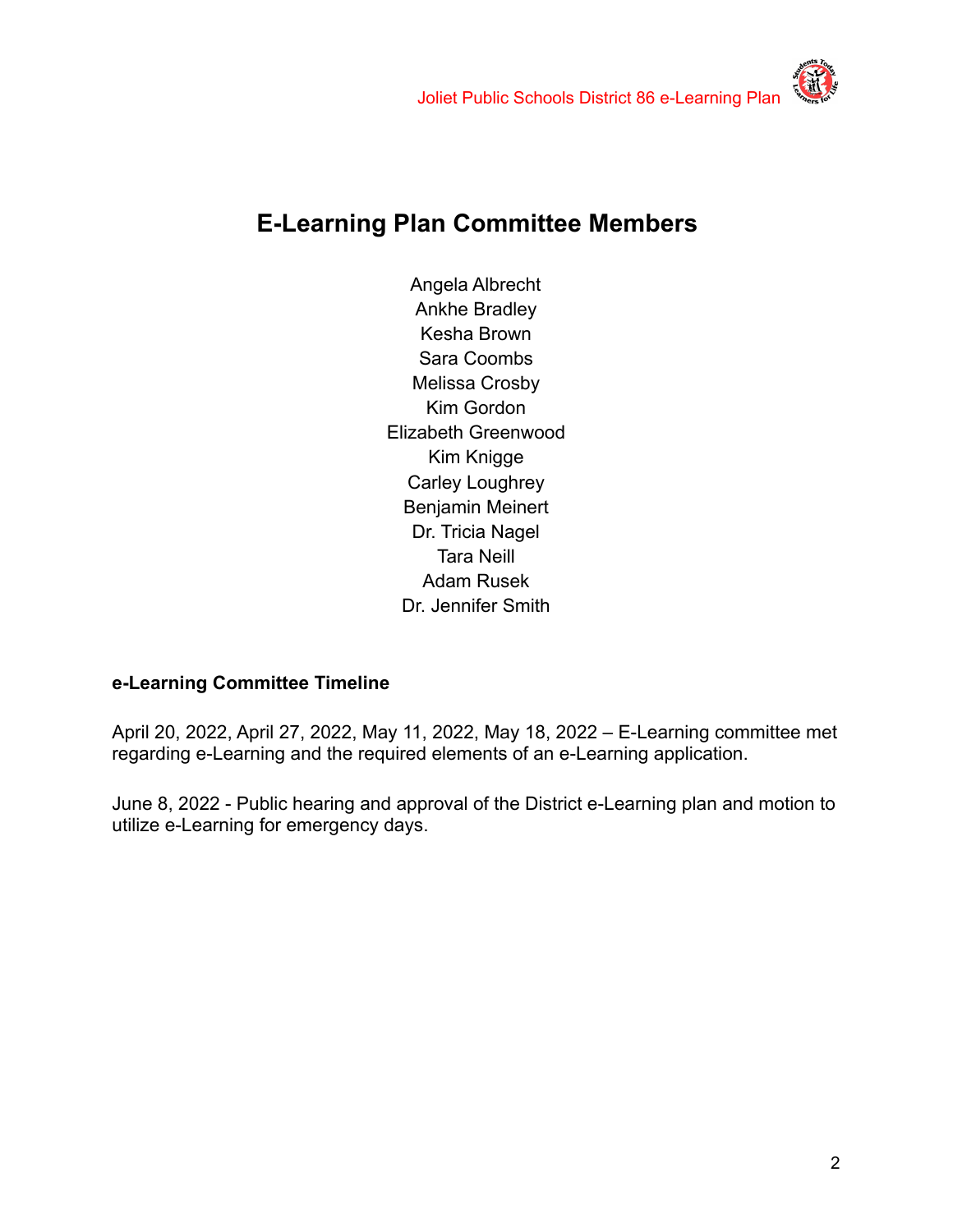# **E-Learning Plan Introduction**

The State of Illinois provides e-Learning as an approach to teaching and learning during emergency school closures. [Public Act 101-0012](http://www.ilga.gov/legislation/publicacts/101/101-0012.htm), effective July 1, 2019, reinstates the requirement that a school day consist of a minimum of five hours of instructional time. Public Act 101-0012 also allows school districts statewide to utilize e-learning days in lieu of emergency days and maintains flexibility for students to engage in career-connected learning outside of the classroom.

Joliet Public School District 86 will engage students in remote learning activities during emergency school closures. The e-Learning plan reflects our commitment to continue learning the Illinois State Standards during emergency situations.

#### **Communication**

Families and staff will be notified of possible e-Learning days by the school district's communication platforms, including School Messenger, Remind, and social media accounts.

<https://www.joliet86.org/departments/emergency-procedures/>

#### **Technology**

Joliet Public Schools District 86 students and staff members will take home laptop/Chromebook when a possible emergency day is anticipated. Teachers may share paper resources along with the following platforms: Seesaw (Kindergarten-second grades) and Google Classroom (third-eighth grades).

For technology and Chromebook support, please contact the Technology Department [https://www.joliet86.org/students-parents/student-technology-help/](https://www.joliet86.org/departments/technology/)

#### **Schedules**

Each school will send out the e-Learning schedule at the beginning of the school year. **Synchronous learning** occurs for **2.5 hours**, **asynchronous learning** for **2 hours**, and a **0.5 hour lunch**. During asynchronous learning, teachers will hold office hours in which they are accessible to students via Zoom. Asynchronous time (until your school's endtime) can be used for small groups, interventions, homework help, tutoring, etc.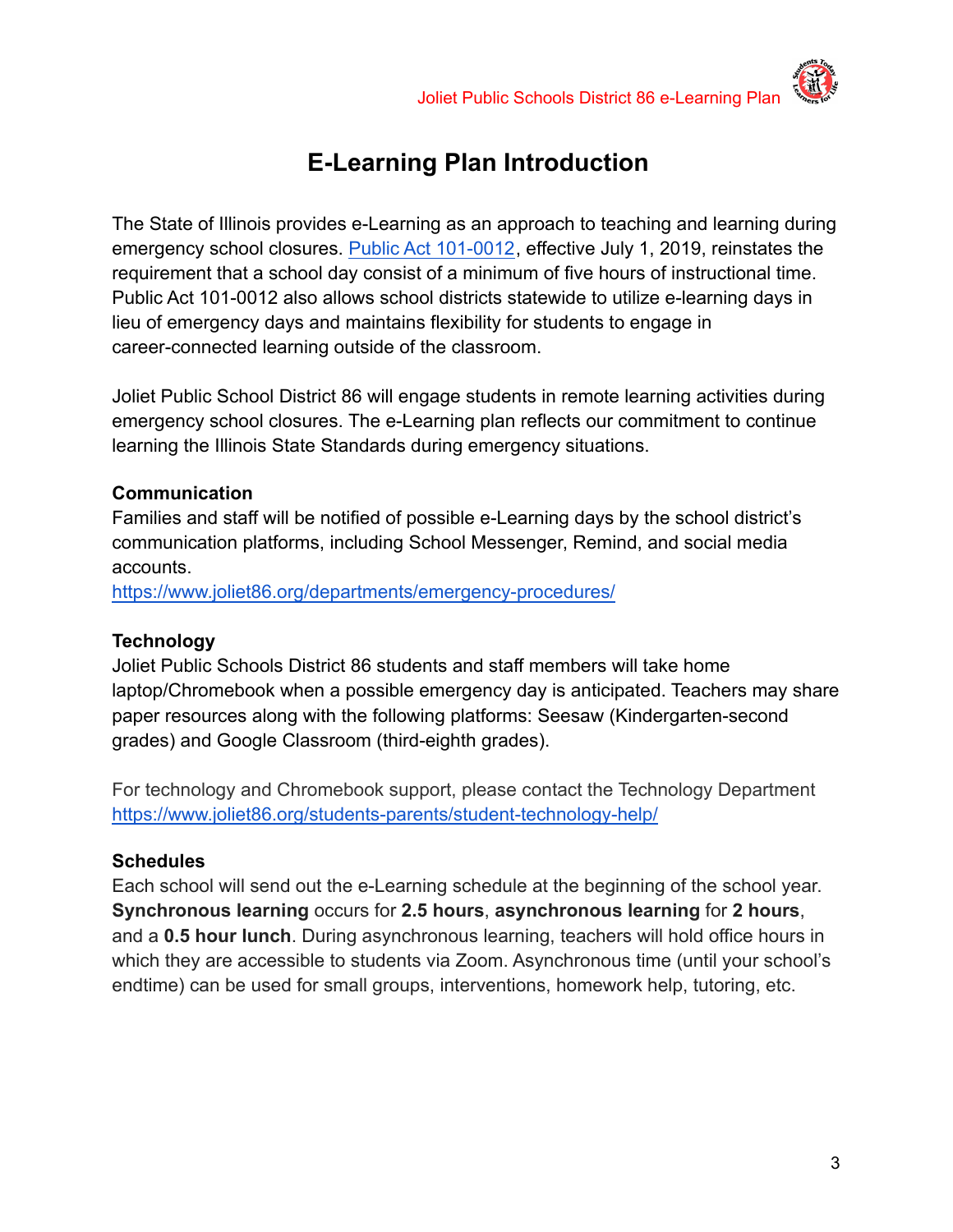

#### **Attendance**

#### **Students**

All students are expected to attend e-Learning days according to their school schedule. Attendance will be taken at the beginning of the class period. All students are required to report absence on e-Learning days.

#### Teachers/Staff

Teachers are expected to report their absence to their supervisor.

#### **Early Childhood**

Marycrest Early Childhood Center will send out the e-Learning schedule at the beginning of the school year. **Synchronous learning** occurs for **1.0 hours** and **asynchronous learning** for **1.5 hours**. During asynchronous learning, teachers will hold office hours in which they are accessible to students via Zoom. Asynchronous time (until your school's endtime) can be used for small groups and interventions.

#### **504, IEP, and MLL Students**

Students will be afforded all reasonable accommodations and modifications outlined in their IEP, 504, and/or support plan(s). Teachers will be available during regular work hours to provide additional assistance to students. MLL students will follow their language allocation plans and their teacher's schedule. Students will follow their regular schedule with related services.

#### **Staff Training**

Staff will receive training on virtual learning platforms and the delivery of remote learning instruction. Training will be ongoing throughout the year.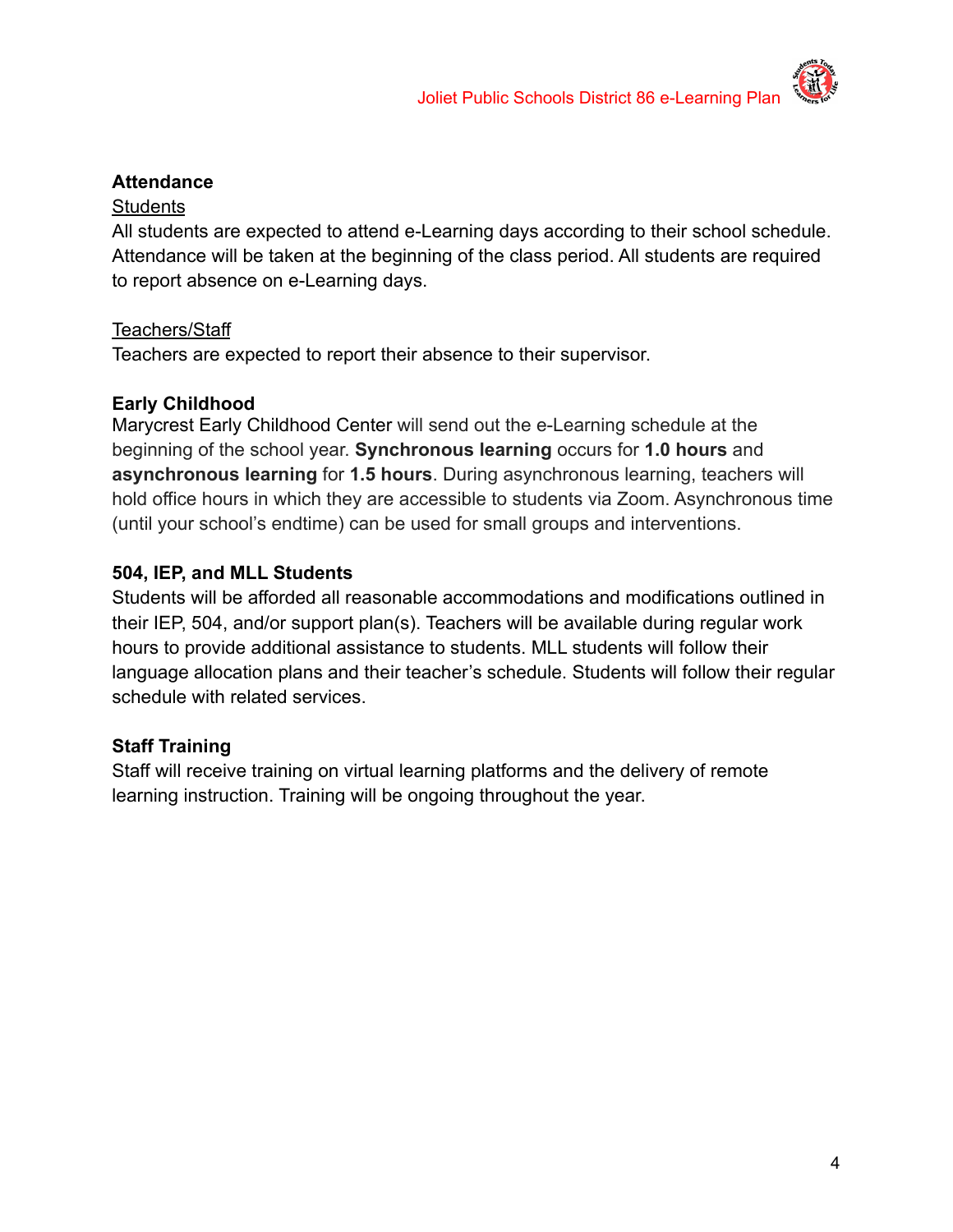

### **Focus on Students**

#### <span id="page-5-0"></span>**Student Attendance**

- Report to class via Zoom (3 to 5 mins before the start of class).
- If a student will be absent, the student will inform the caregiver to notify the teacher(s) the student will not be attending class.
- If students do not have access to wifi, the caregiver will call to report students' e-Learning status. Students will complete the activities in the e-Learning packet and submit the packet when returning to school. Hyperlinks, videos, and online instructional tools will be provided to students that have access to wifi, but cannot log in during the initially-designated instruction time.

#### **School Start Times**

The school start times for an e-Learning day will be consistent with an in-person school day. Absences must be reported within the first 60 minutes of the school day.

| 7:30am Start<br><b>Schools</b> | 7:45am Start<br>Schools -<br><b>Junior High</b> | 8:00am Start<br>Schools -<br>Junior High | 8:00am Start<br>Schools -<br>Elementary | 8:30am Start<br>Schools -<br>Elementary | 9:00am Start<br>Schools -<br>Elementary | 9:00am/<br>12:30pm<br><b>Start</b><br>Schools -<br>Early<br>Learning<br>Center |
|--------------------------------|-------------------------------------------------|------------------------------------------|-----------------------------------------|-----------------------------------------|-----------------------------------------|--------------------------------------------------------------------------------|
| Thompson                       | Gompers                                         | Dirksen                                  | Eisenhower                              | Keith                                   | Culbertson                              | Marycrest                                                                      |
|                                |                                                 | Hufford                                  | Farragut                                | Sanchez                                 | Cunningham                              |                                                                                |
|                                |                                                 | Washington                               | <b>Forest Park</b>                      |                                         | <b>Jefferson</b>                        |                                                                                |
|                                |                                                 |                                          | Marshall                                |                                         | Sandburg                                |                                                                                |
|                                |                                                 |                                          | Pershing                                |                                         | Singleton                               |                                                                                |
|                                |                                                 |                                          |                                         |                                         | Taft                                    |                                                                                |
|                                |                                                 |                                          |                                         |                                         | Thigpen                                 |                                                                                |
|                                |                                                 |                                          |                                         |                                         | Woodland                                |                                                                                |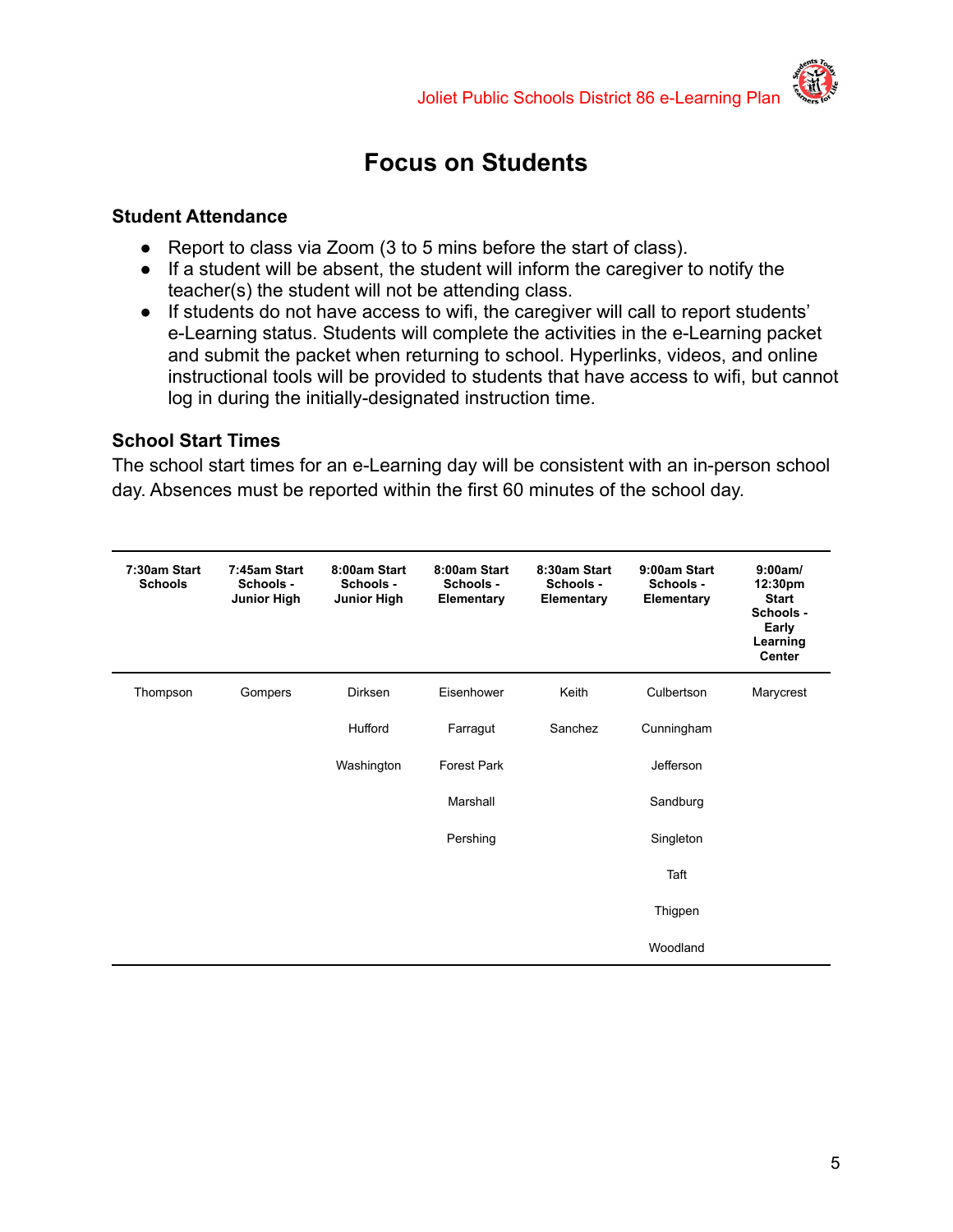#### **Reminders for Caregivers**

- Students log in by the designated time and verify attendance through a Google form.
- Students verify participation by entering the Zoom call set up by the teacher(s), camera on, and show they are ready to learn.
- Students' behaviors are aligned with the protocols in the [Remote Learning](https://drive.google.com/file/d/1kbOmB_tYksdfIqJRewtJULibOCvZCIMJ/view?usp=sharing) [Handbook.](https://drive.google.com/file/d/1kbOmB_tYksdfIqJRewtJULibOCvZCIMJ/view?usp=sharing)
- Complete all assignments posted in Google Classroom/Seesaw.

#### **Zoom Meeting Etiquette**

- Charge your device.
- Check your internet connection.
- Have your supplies nearby.
- Arrive on time to your virtual classroom.
- Dress appropriately.
- Keep your microphone on mute unless called on to speak.
- Ask the teacher for permission to step away.

#### **Student Workspace**

- Please find a quiet work space, with minimal distractions/noise.
- To ensure minimal distractions during instruction, please make sure the visible background view is school appropriate. For example, inappropriate posters displayed and/or inappropriate attire for students and/or members of the household are not acceptable.
- Please ensure the workspace has a hard surface area for the Chromebook and comfortable seating.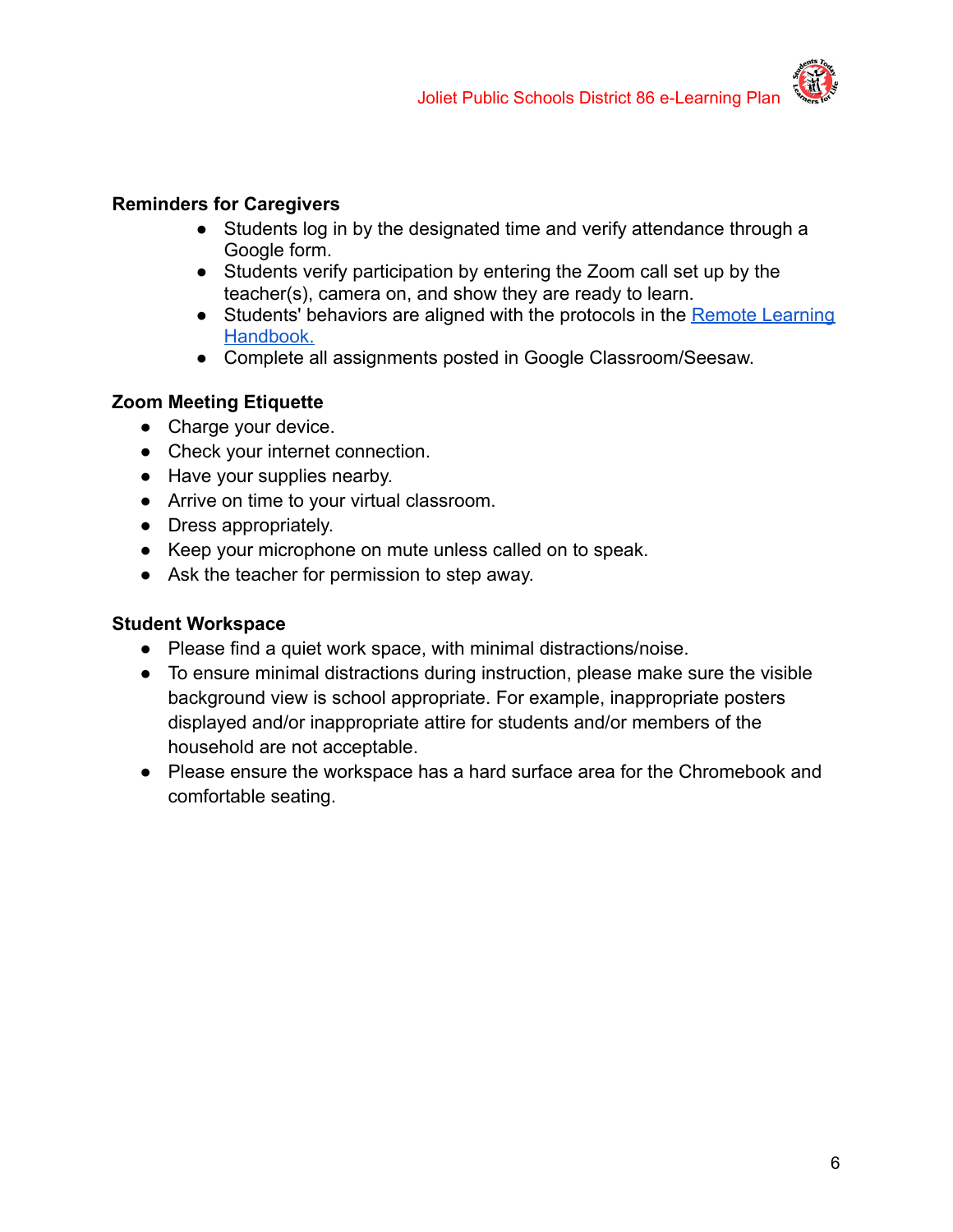# **Focus on Staff**

#### **Roles and Responsibilities for Staff**

All staff should ensure that school-issued devices are brought home daily and prepared to utilize in case of an e-Learning day.

#### **Administrators**

- Before any e-Learning day:
	- At the beginning of the year, provide a master Zoom link spreadsheet (aka Zoom Hub) for easy access to all staff links.
	- Create e-Learning schedules based on school's start and end times.
	- At the beginning of the school year, share the District e-Learning Plan with staff.
- On e-Learning days, administrators:
	- Notify staff and students of an e-learning day.
	- Be available to answer questions by email and/or phone.

#### **Teachers**

Teachers will provide meaningful, engaging, high quality instruction through remote learning methods.

- Before any e-Learning day:
	- Teachers will need to set up classroom Zoom links (sharing them on Google Classroom and ClassLink Backpacks) and record them into the school's Zoom Hub (for all links to classrooms).
	- An alternate e-learning packet will be provided to students that are experiencing difficulty with technology. This packet will be available to students once a caregiver calls the building to report the student absence.
- E-Learning Day Expectations
	- Teachers are expected to be present a total of 5 hours. Teachers will follow the building schedule start time and the building's e-Learning Plan Schedule.
		- Schedules will be posted for each building based on start and end times.
		- Synchronous learning occurs for 2.5 hours, asynchronous learning for 2 hours, and a 0.5 hour lunch.
- During asynchronous learning, teachers will hold office hours in which they are accessible to students via Zoom. Asynchronous time (until the school's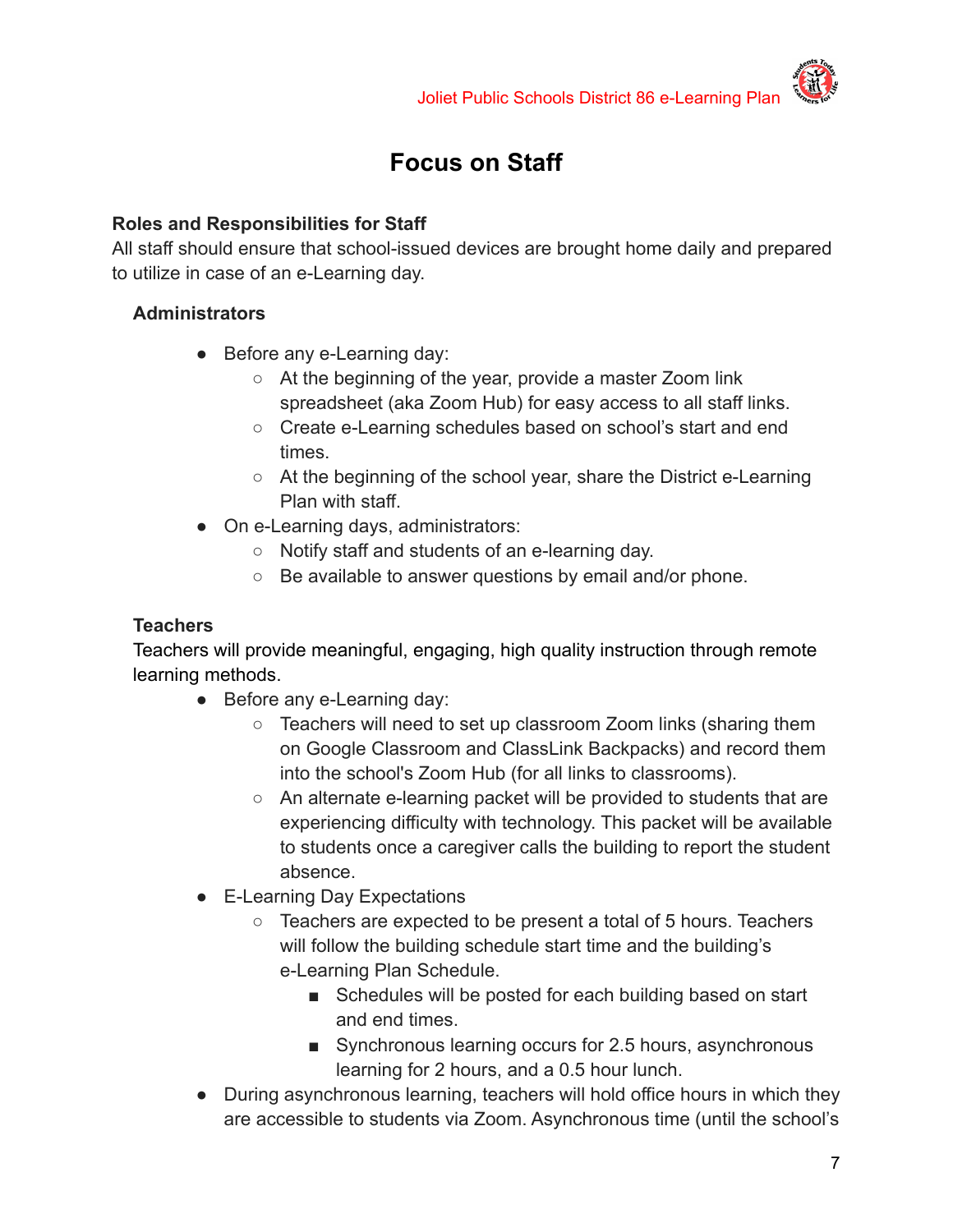end time) can be used for small groups, interventions, homework help, tutoring, etc.

○ P.E. and Fine Arts teachers will follow a shortened schedule and host or join the Zoom meetings of the teachers they would have taught in school that day.

**Paraprofessionals**: In cooperating teacher's zooms and office hours to assist students in small groups

**Social Workers/Psychologist/Counselors/Support Staff/Interventionists/ Resource Teacher**: Still meet with student schedules - use the Zoom Hub to access classrooms when needed.

**Instructional Coaches:** Communicate with supervisors/curriculum coordinators for expectations.

**Clerical**: Communicate with building administrators for expectations. Utilize Rival5 technology to record absences in Aspen.

**JFK/BSS**: Follow expectations from supervisors.

#### **Staff Training and Communication**

- District will notify staff of the necessity of an e-Learning day by School Messenger and/or email.
- August School Institute Days Administration will share e-learning expectations and set up Google Classroom or SeeSaw Code/Zooms shared in a spreadsheet
- New teachers will need training on Zoom/Google Classroom, as well as any software the school uses for instruction - remote learning resources.
- Host a building staff meeting to review all the procedures and protocols for e-learning at the beginning of the year (set aside time during institute days before students start school)
- Ongoing training will be available throughout the year on common platforms.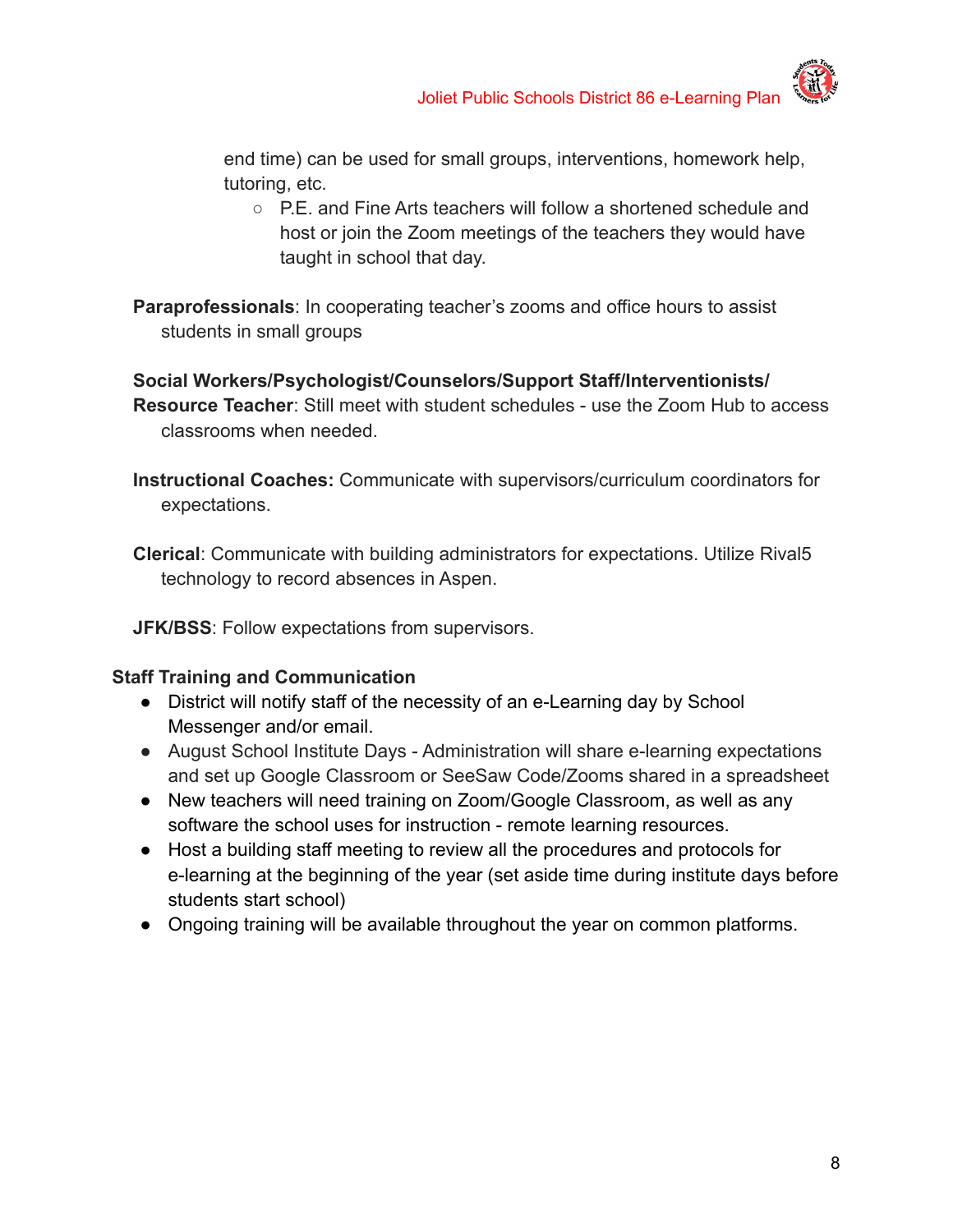#### **\*SAMPLE\* Schedules**

The following schedules are **SAMPLES** to give teachers ideas about how they might organize their eLearning day. Sample schedules are shown as an 8:00am school start. Buildings that begin at another time would adjust times accordingly.

| <b>Time</b>     | <b>Subject</b>                                                                                                                                 | <b>Mode</b>                                                                                                                                                                                       |
|-----------------|------------------------------------------------------------------------------------------------------------------------------------------------|---------------------------------------------------------------------------------------------------------------------------------------------------------------------------------------------------|
| $8:20 - 9:00$   | <b>Teacher Planning</b><br><b>Time/Faculty Meeting</b>                                                                                         | Zoom                                                                                                                                                                                              |
| $9:00 - 9:15$   | Attendance<br>Second Step<br>Question of the Day                                                                                               | Zoom Block with teachers for<br>synchronous instruction.<br>Attendance is taken daily.<br>Students stay logged in. Use<br>an online timer and screen<br>share for breaks.<br><b>Example Timer</b> |
| $9:15 - 9:45$   | Large Group Instruction:<br>Movement<br>Discussion and Share Writing<br><b>Read Aloud</b>                                                      |                                                                                                                                                                                                   |
| $9:45 - 10:00$  | Small Group/<br><b>Breakout Session</b>                                                                                                        |                                                                                                                                                                                                   |
| $10:00 - 10:30$ | <b>Snack</b><br><b>Bathroom</b>                                                                                                                |                                                                                                                                                                                                   |
| 10:30 - 11:30   | Student asynchronous<br>learning - Ready<br>Teachers will have office<br>hours: contact parents,<br>completing required<br>documentation, etc. |                                                                                                                                                                                                   |

#### **Sample Marycrest AM Session Schedule**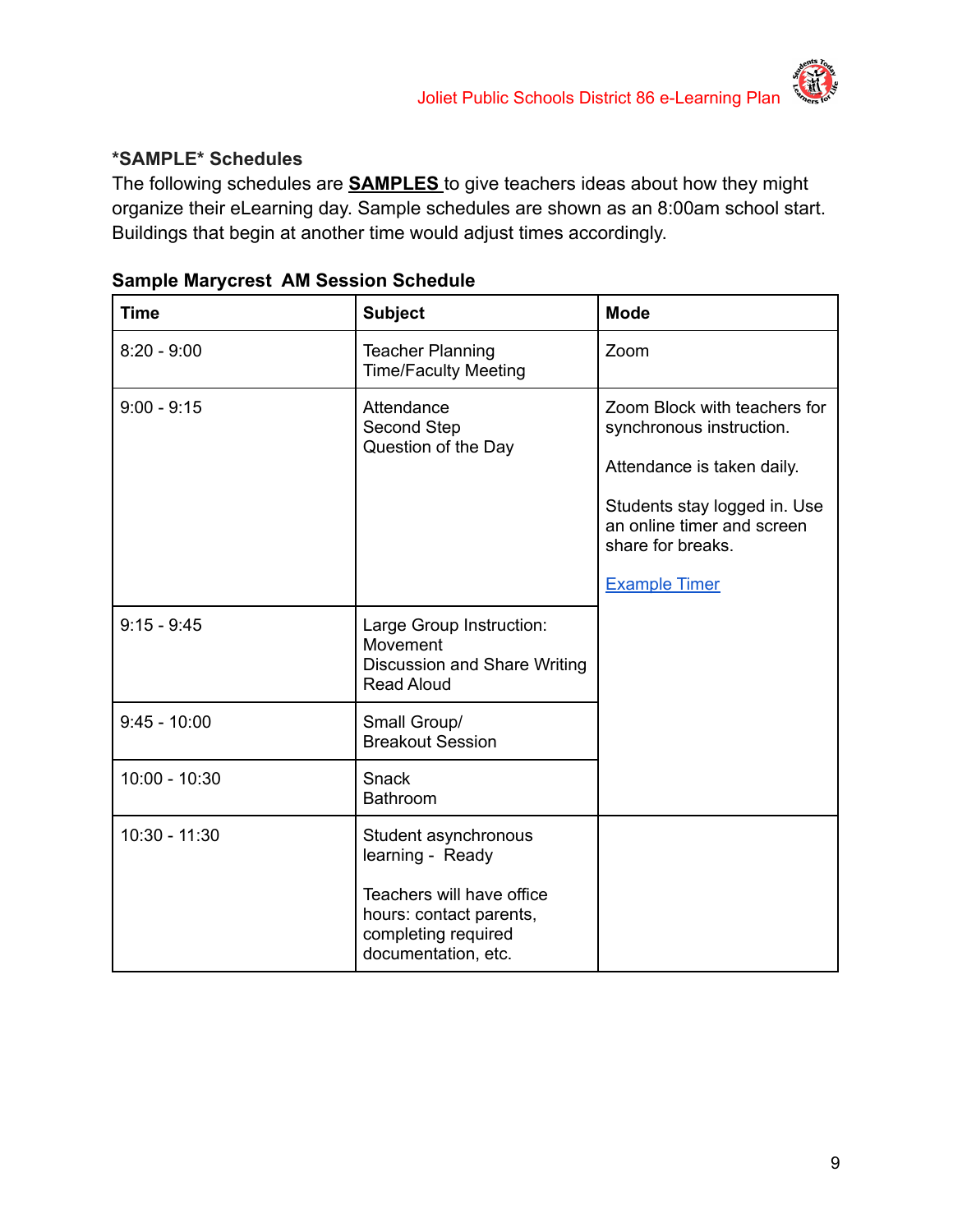



| <b>Time</b>     | <b>Subject</b>                                                                                                                                 | <b>Mode</b>                                                                                                                                                                                       |
|-----------------|------------------------------------------------------------------------------------------------------------------------------------------------|---------------------------------------------------------------------------------------------------------------------------------------------------------------------------------------------------|
| $11:30 - 12:10$ | <b>Lunch Break</b>                                                                                                                             |                                                                                                                                                                                                   |
| $12:10 - 12:20$ | <b>PM Session Prep</b>                                                                                                                         | Teacher prepared: zoom link<br>attendance links, instructional<br>materials for pm session                                                                                                        |
| $12:20 - 12:35$ | Attendance<br>Second Step<br>Question of the Day                                                                                               | Zoom Block with teachers for<br>synchronous instruction.<br>Attendance is taken daily.<br>Students stay logged in. Use<br>an online timer and screen<br>share for breaks.<br><b>Example Timer</b> |
| $12:35 - 1:05$  | Large Group Instruction:<br>Movement<br><b>Discussion and Share Writing</b><br><b>Read Aloud</b>                                               |                                                                                                                                                                                                   |
| $1:05 - 1:20$   | Small Group:<br>Vocabulary                                                                                                                     |                                                                                                                                                                                                   |
| $1:20 - 3:10$   | Student asynchronous<br>learning - Ready<br>Teachers will have office<br>hours: contact parents,<br>completing required<br>documentation, etc. |                                                                                                                                                                                                   |

#### **Sample Marycrest PM Session Schedule**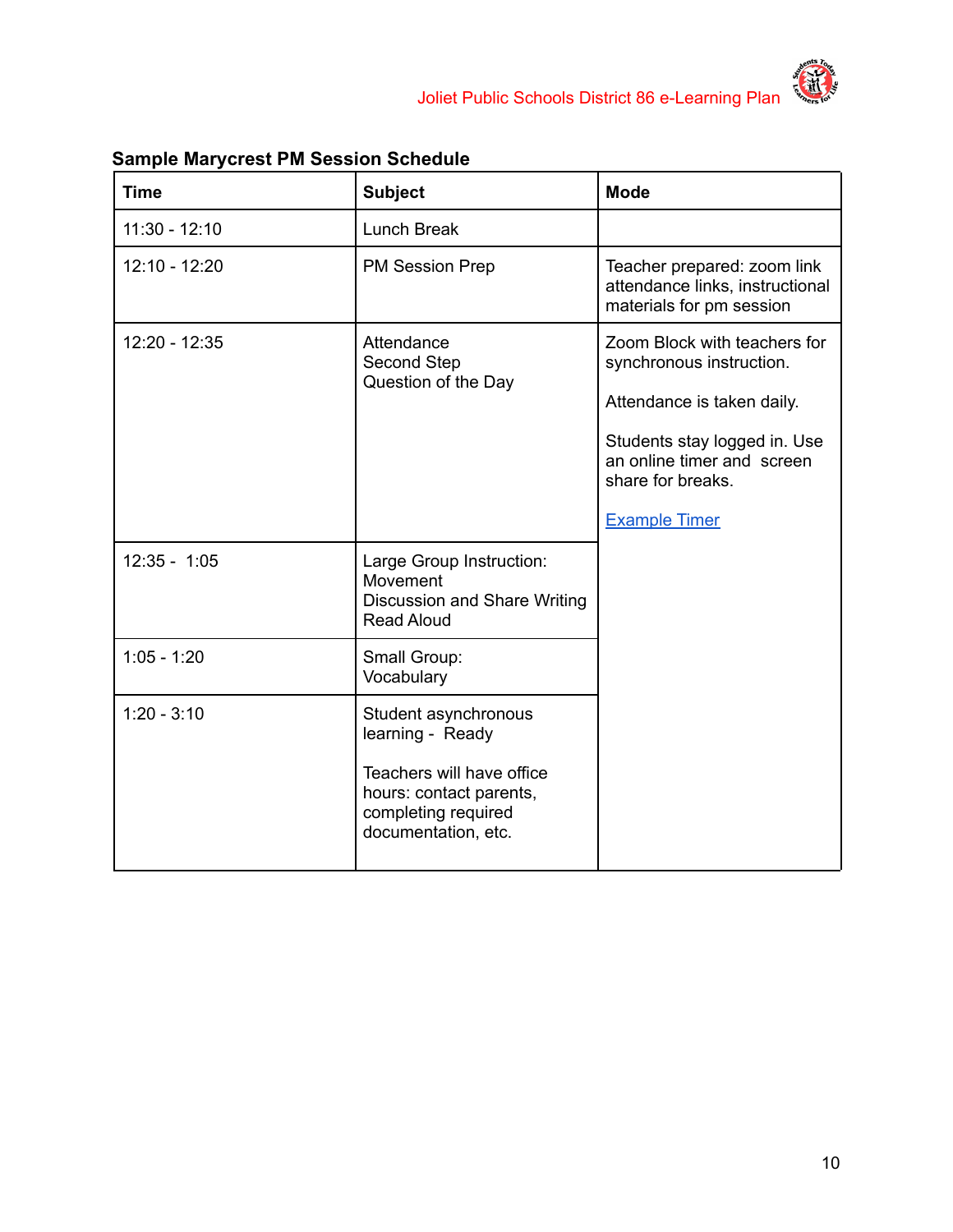| <b>Time</b>     | <b>Subject</b>                                                                                          | <b>Mode</b>                                         |
|-----------------|---------------------------------------------------------------------------------------------------------|-----------------------------------------------------|
| $7:20 - 8:00$   | Teacher Plan Time/ Faculty<br>Meeting                                                                   | Zoom                                                |
| $8:00 - 8:30$   | Attendance<br><b>Morning Meeting</b><br><b>Second Step Activity</b>                                     | Zoom Block with<br>teachers for<br>synchronous      |
| $8:30 - 9:20$   | Math/Science                                                                                            | instruction.<br>Attendance is taken                 |
| $9:20 - 9:30$   | <b>Movement Break</b>                                                                                   |                                                     |
| $9:30 - 10:20$  | <b>ELA/Social Studies</b>                                                                               | Students stay logged in.<br>Use an online timer and |
| $10:20 - 10:30$ | Wrap up -<br>Set asynchronous<br>expectations/assignments                                               |                                                     |
| $10:30 - 11:00$ | <b>Lunch Break</b>                                                                                      |                                                     |
| $11:00 - 1:00$  | Office Hours/asynchronous<br>learning- small groups,<br>tutoring, homework help,<br>interventions, etc. |                                                     |

**Sample\* Elementary Schedule K-5**

*\*Reminder - this is a sample and not the mandatory flow of your class*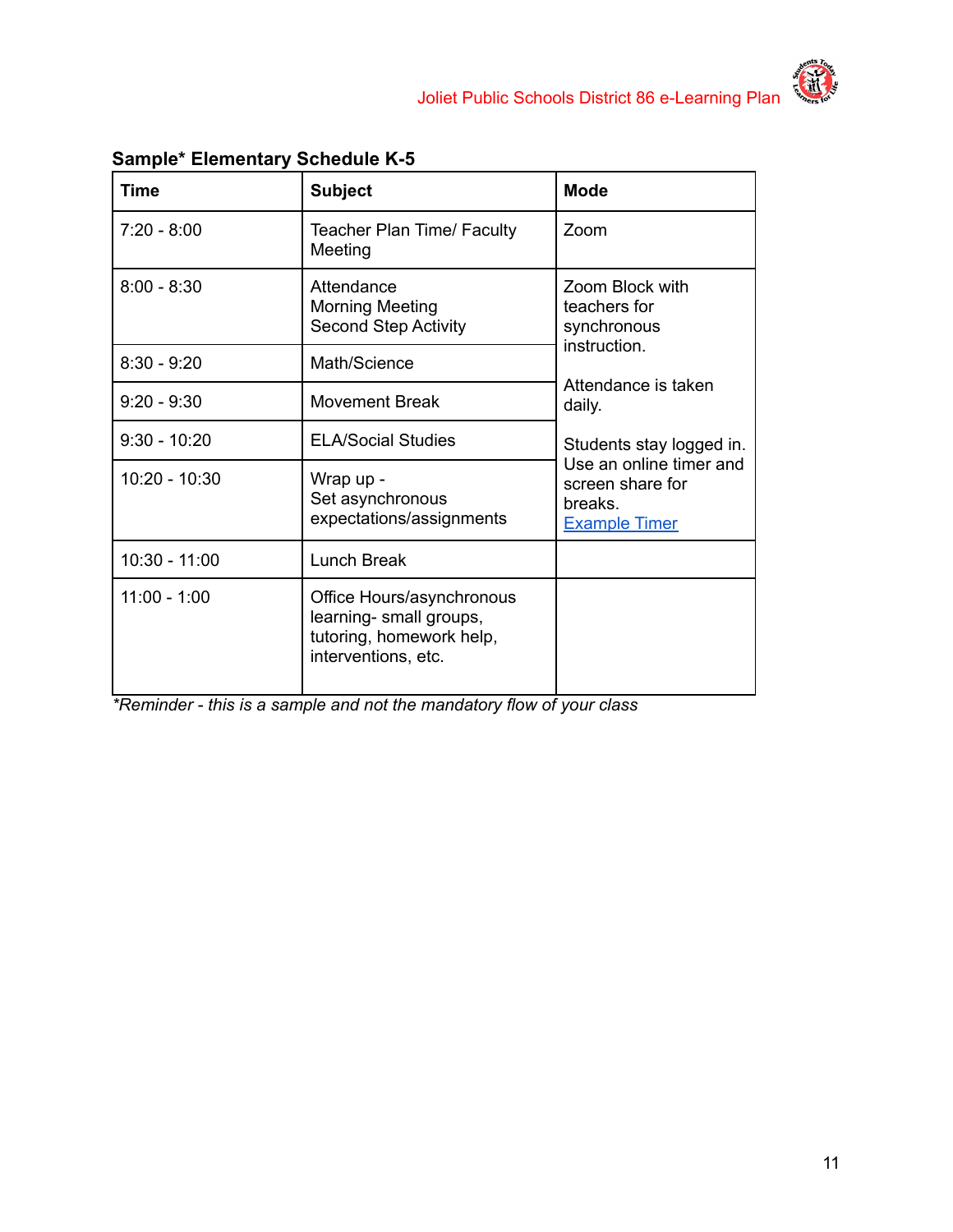| ample* Elementary PE Schedule K-5 |                     |                   |                   |                   |                   |  |  |  |  |
|-----------------------------------|---------------------|-------------------|-------------------|-------------------|-------------------|--|--|--|--|
| <b>TIME</b>                       | <b>MON</b>          | <b>TUE</b>        | <b>WED</b>        | <b>THU</b>        | <b>FRI</b>        |  |  |  |  |
| $8:00 - 8:15$                     |                     |                   |                   |                   |                   |  |  |  |  |
| $8:15 - 8:30$                     | <b>TEACHER 1</b>    | <b>TEACHER 9</b>  | <b>TEACHER 17</b> | <b>TEACHER 1</b>  | <b>TEACHER 9</b>  |  |  |  |  |
| 8:30-8:45                         | <b>TEACHER 2</b>    | <b>TEACHER 10</b> | <b>TEACHER 18</b> | <b>TEACHER 2</b>  | <b>TEACHER 10</b> |  |  |  |  |
| 8:45-9:00                         | <b>TEACHER 3</b>    | <b>TEACHER 11</b> | <b>TEACHER 19</b> | <b>TEACHER 3</b>  | <b>TEACHER 11</b> |  |  |  |  |
| $9:00 - 9:15$                     | <b>TEACHER 4</b>    | <b>TEACHER 12</b> | <b>TEACHER 20</b> | <b>TEACHER 4</b>  | <b>TEACHER 12</b> |  |  |  |  |
| $9:15-9:30$                       | <b>TEACHER 5</b>    | <b>TEACHER 13</b> | <b>TEACHER 5</b>  | <b>TEACHER 13</b> | <b>TEACHER 17</b> |  |  |  |  |
| 9:30-9:45                         | <b>TEACHER 6</b>    | <b>TEACHER 14</b> | <b>TEACHER 6</b>  | <b>TEACHER 14</b> | <b>TEACHER 18</b> |  |  |  |  |
| 9:45-10:00                        | <b>TEACHER 7</b>    | <b>TEACHER 15</b> | <b>TEACHER 7</b>  | <b>TEACHER 15</b> | <b>TEACHER 19</b> |  |  |  |  |
| 10:00-10:15                       | <b>TEACHER 8</b>    | <b>TEACHER 16</b> | <b>TEACHER 8</b>  | <b>TEACHER 16</b> | <b>TEACHER 20</b> |  |  |  |  |
| 10:15-10:30                       |                     |                   |                   |                   |                   |  |  |  |  |
| 10:30-11:00                       | <b>LUNCH</b>        |                   |                   |                   |                   |  |  |  |  |
| 11:00-1:00                        | <b>OFFICE HOURS</b> |                   |                   |                   |                   |  |  |  |  |

#### **Sample\* Elementary PE Schedule K-5**

\* Utilize ideas: Multi-grade level activities, synchronously guided videos with students.

#### **Sample\* Junior High Schedule**

| Period   | Period   | Period   | Period   | Period   | Period   | Period    | Period  | Period  | Period<br>10 | e-Learning<br>Lunch | Open<br>Office |
|----------|----------|----------|----------|----------|----------|-----------|---------|---------|--------------|---------------------|----------------|
| $8:00 -$ | $8:25 -$ | $8:47 -$ | $9:09 -$ | $9:31 -$ | $9:53 -$ | $10:15 -$ | 10:37 - | 10:59 - | $11:21 -$    | $11:40 -$           | $12:10 -$      |
| 8:22     | 8:44     | 9:06     | 9:28     | 9:50     | 10:12    | 10:34     | 10:56   | 11:18   | 11:40        | 12:10               | 1:00           |

- Daily attendance is taken in Period 1 and recorded in Aspen if a student is present on Zoom. Students with excused absences (via phone call to office) will be marked and students will complete *alternative e-Learning activity packets.*
- Teachers will hold an "open office" on Zoom for asynchronous learning during the Lunch Period (between 8:00-11:40) and again after e-Learning lunch until scheduled e-Learning day's end time.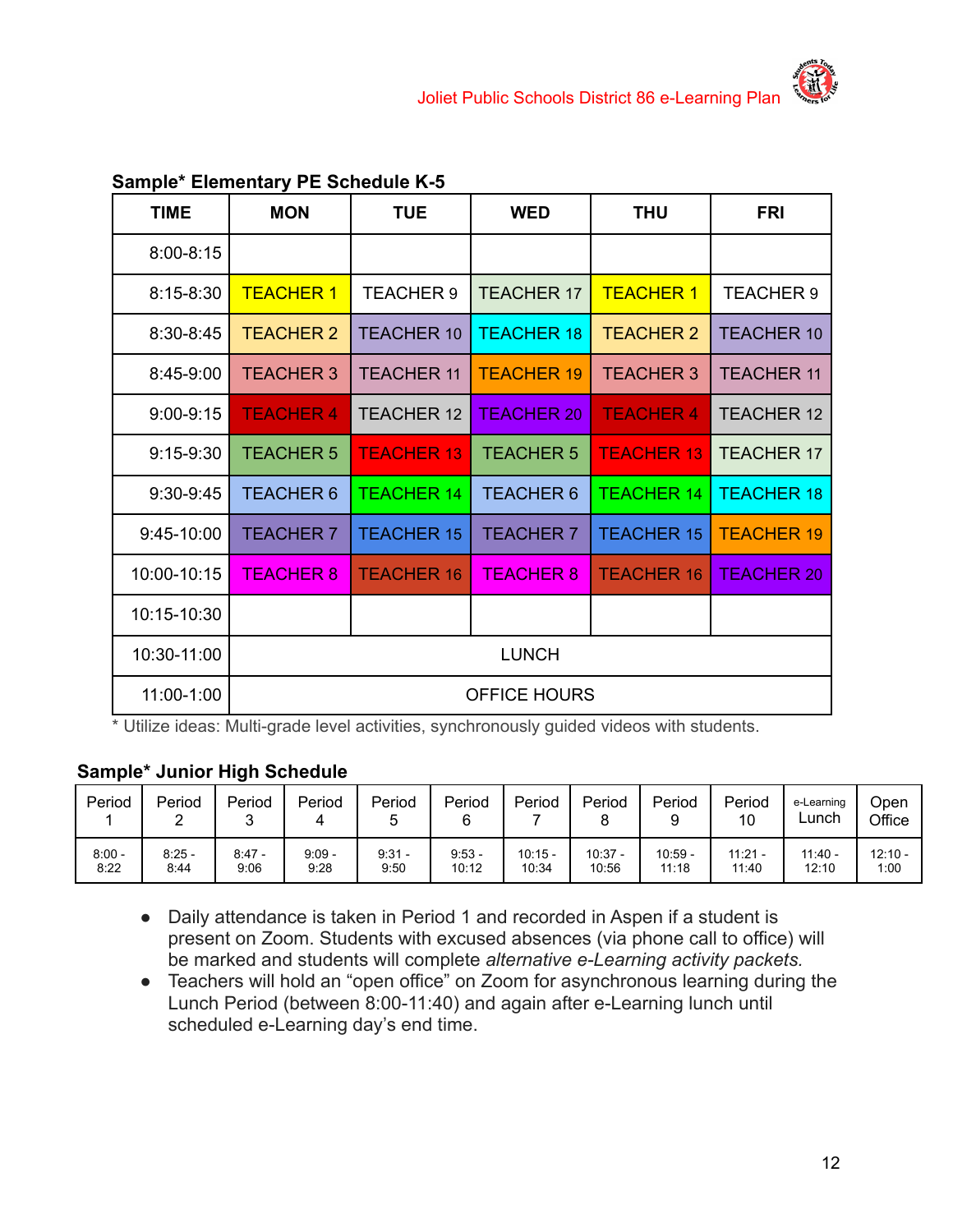### **Focus on Caregivers**

#### <span id="page-13-0"></span>**Attendance Reminders**

- The caregiver is required to call the school office and state if a student is not attending an e-Learning day within the first 60 minutes of the school day.
- The caregiver is required to call the school office if the student is having trouble logging onto the internet and/or will not be on Zoom during the synchronous learning period.
	- Students will complete an alternate e-Learning packet if they are able to log on for class.
	- $\circ$  There will be a phone call home from the school if the student has not logged into the class meeting.

#### **School Start Times**

The school start times for an e-Learning day will be consistent with an in-person school day. Absences must be reported within the first 60 minutes of the school day.

| 7:30am Start<br><b>Schools</b> | 7:45am Start<br>Schools -<br><b>Junior High</b> | 8:00am Start<br>Schools -<br><b>Junior High</b> | 8:00am Start<br>Schools -<br>Elementary | 8:30am Start<br>Schools -<br>Elementary | 9:00am Start<br>Schools -<br>Elementary | 9:00am/<br>12:30pm Start<br>Schools -<br>Early<br>Learning<br><b>Center</b> |
|--------------------------------|-------------------------------------------------|-------------------------------------------------|-----------------------------------------|-----------------------------------------|-----------------------------------------|-----------------------------------------------------------------------------|
| Thompson                       | Gompers                                         | <b>Dirksen</b>                                  | Eisenhower                              | Keith                                   | Culbertson                              | Marycrest                                                                   |
|                                |                                                 | Hufford                                         | Farragut                                | Sanchez                                 | Cunningham                              |                                                                             |
|                                |                                                 | Washington                                      | <b>Forest Park</b>                      |                                         | Jefferson                               |                                                                             |
|                                |                                                 |                                                 | Marshall                                |                                         | Sandburg                                |                                                                             |
|                                |                                                 |                                                 | Pershing                                |                                         | Singleton                               |                                                                             |
|                                |                                                 |                                                 |                                         |                                         | Taft                                    |                                                                             |
|                                |                                                 |                                                 |                                         |                                         | Thigpen                                 |                                                                             |
|                                |                                                 |                                                 |                                         |                                         | Woodland                                |                                                                             |

#### **Expectations of Caregivers**

Attendance matters; please assist your student in logging onto the internet from home on their school device. Please remember to charge the device and check the camera/microphone before beginning the instructional day. Help your student understand, but let them work through the class independently. They should complete all work independently and should embrace a productive struggle. The caregiver should make sure that all work is completed and plan family